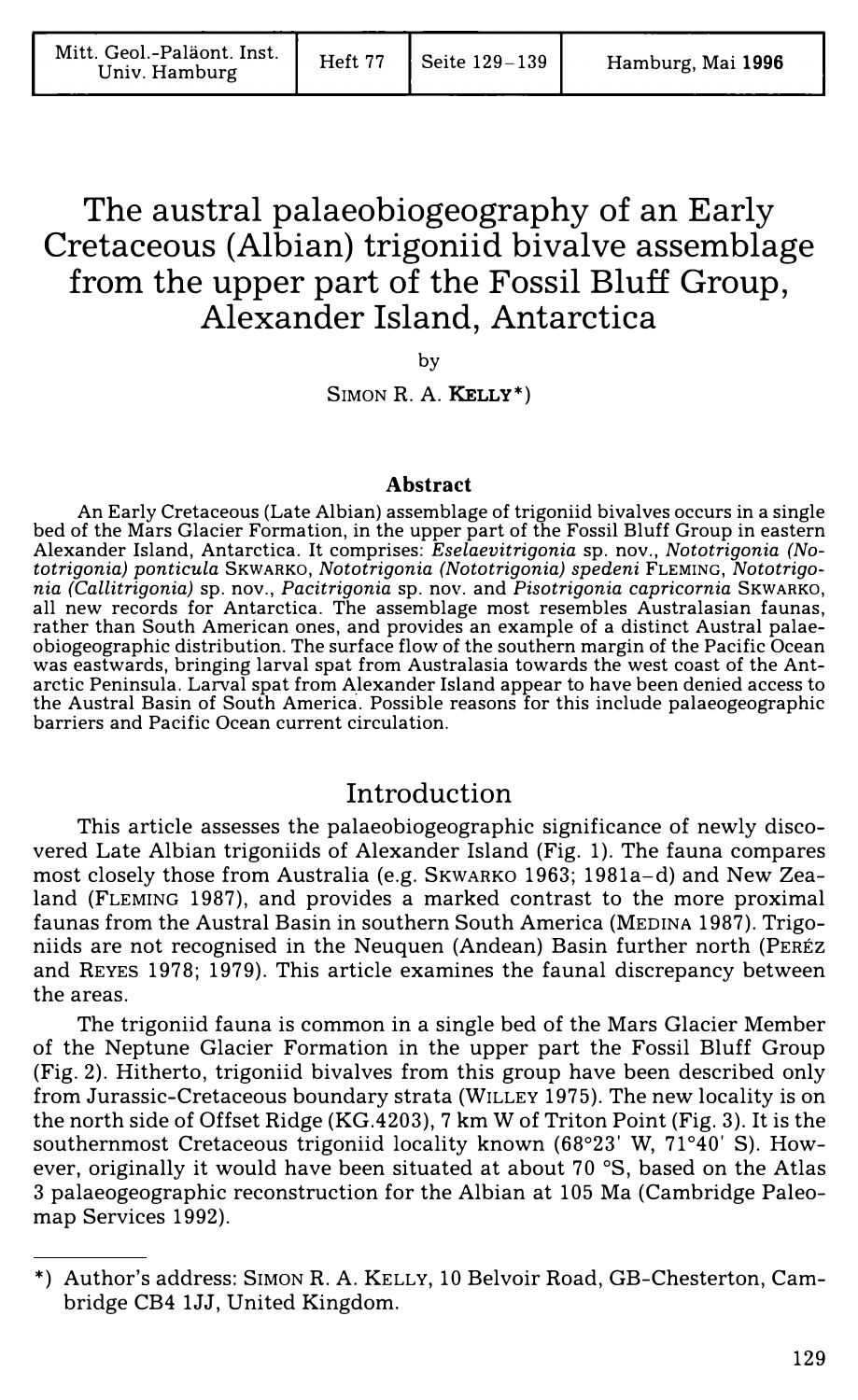The Albian trigoniid fauna, which is completely new to the Early Cretaceous of Antarctica, is being prepared for formal systematic description elsewhere (KELLY in prep.). It comprises six taxa, mainly nototrigoniids (Fig. 4):

> *Eselaevitrigonia* aff. *meridiana* Woons *Nototrigonia (Nototrigonia) ponticula* SKWARKO *Nototrigonia (Nototrigonia) spedeni* FLEMING *Nototrigonia (Callitrigonia)* sp. nov. *Pacitrigonia* sp. nov. *Pisotrigonia capricornia* SKWARKO



Location of Albian trigoniid locality on **Offset** Ridge, Alexander Island.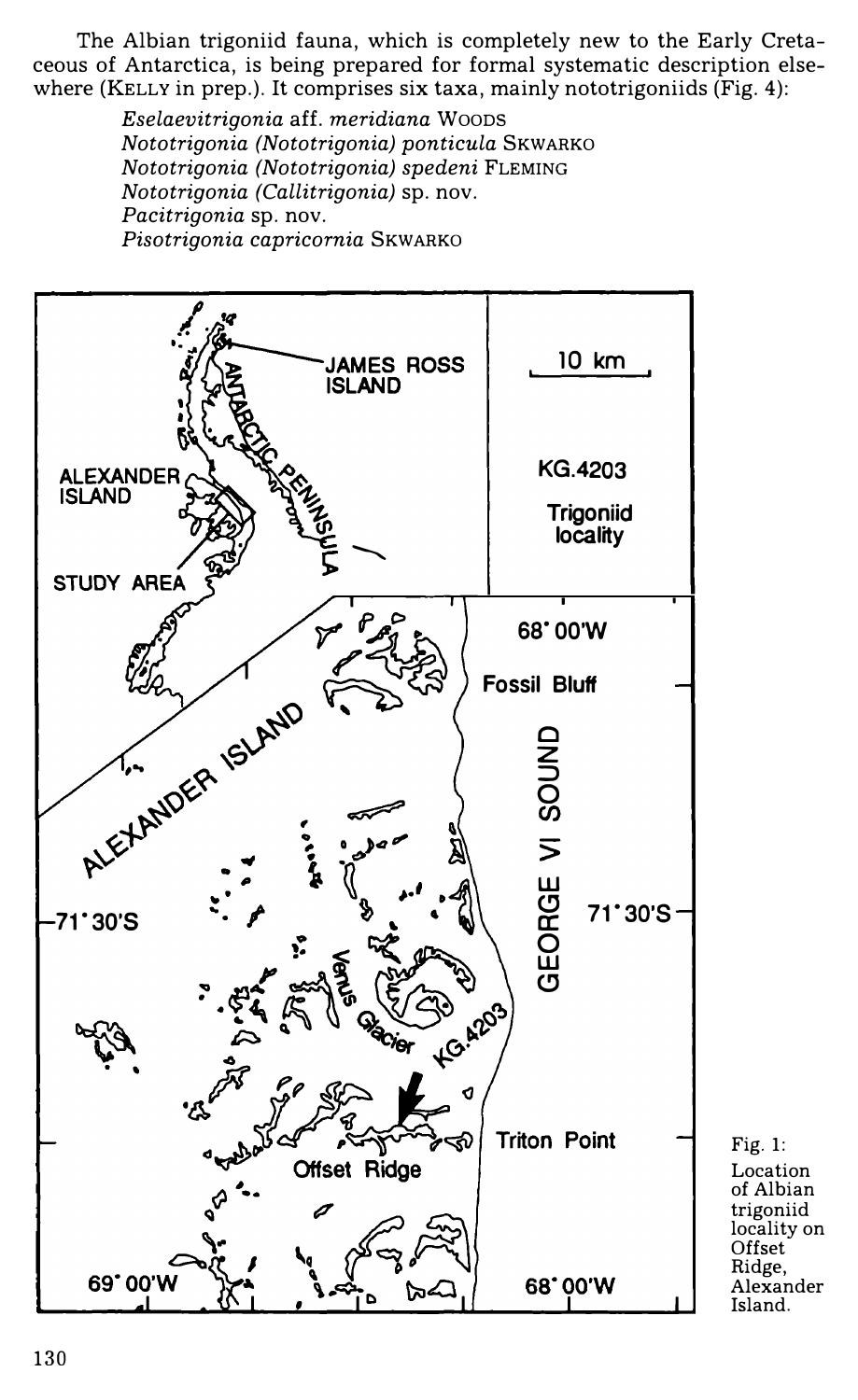The associated fauna includes: an indeterminate ammonite, belemnites, including *Dimitobelus diptychus* (M'CoY); bivalves, including arcids, pinnids, heterodonts and myoids; gastropods and serpulids. Higher in the same section occur inoceramid bivalves of the *1. carsoni-1. sutherlandi* M'Coy group, both characteristic of the Late Albian in Queensland, Australia and, higher still, *Aucellina* cf. *euglypha* Woons, a species characteristic of the Late Albian of New Zealand. Stratigraphically lower, in a nearby section, the ammonite *Lechites gaudini* (BRONGNIART) occurs. All these associated faunas indicate a Late Albian age for the trigoniids (KELLY and MONCRIEFF, 1992).

In southern South America most of the Albian trigoniids, described hitherto, come from the Austral Basin, which certainly opens into the South Atlantic (RICCARDI 1988), but may also have extended to the Pacific Ocean. The fauna, originally described by PIATNITZKY (1938), contains trigoniids, which were revised by MEDINA (1987), including:

> *Iotrigonia rolli* (PIATNITZKY) *Iotrigonia feruglioi* MEDINA *Megatrigonia piatnitzkyi* MEDINA *Pisotriogonia ferugloi* PIATNITZKY *Austrotrigonia? palaeopatagonica* (PIATNITZKY)

This fauna shows considerable affinity with southern African forms, especially with the species, described by VAN HoEPEN (1929), of the genera *Iotrigonia*  and *Megatrigonia.* In the more northerly Neuquen Basin, trigoniid-bearing facies do not appear to have existed in Albian time.

Trigoniids no longer live in the Antarctic or South American waters. In Mesozoic time they were pandemic, but, in Cenozoic and Recent times, they are restricted to Australasian waters (DARRAGH 1986). They did not form part of the Southern Ocean fauna, discussed by CLARKE and CRAME (1989), after Cretaceous times.

#### Palaeoenvironment

The Fossil Bluff Group of Alexander Island represents the infill of a Mesozoic fore-arc basin. The sedimentary deposits are primarily volcaniclastic, derived from the active island-arc to the east. Environments from afforested terrestrial, through marginal marine to offshore marine shelf are represented (Kelly in press).

The Offset Ridge trigoniid bed occurs in a Late Albian transgressive sequence. At the base of the sequence lie the fossil forest levels of the Triton Point Member (MONCRIEFF and KELLY 1993) from which standing trees, mainly gymnosperms, have been preserved (JEFFERSON 1982). Overlying sandstones, lacking in situ plant remains, are current-bedded and bear trace fossils. The trigoniid bed, 1.15 m thick, is about 150 m above the base of the Mars Glacier Member (Fig. 3), and is the first level at which molluscan remains appear. It is a poorly sorted medium-grained sandstone, grey when fresh, weathering dark brown and showing low-angle eastward-dipping foresets. The fauna is almost entirely a thanatocoenosis, dominated by isolated valves in current-stable orientation, but fragmentary material is also present. Deep-burrowing *Panopea*  are found occasionally in situ, but other benthic fauna comprises mainly byssate or shallow burrowing forms and shows signs of having been transported a short distance. About 50 cm above the trigoniid bed large inoceramids become abundant in sandstone. Higher still, inoceramids continue in mudstone lithology, until eventually they are replaced by abundant *Aucellina* cf. *euglypha.* KELLY (in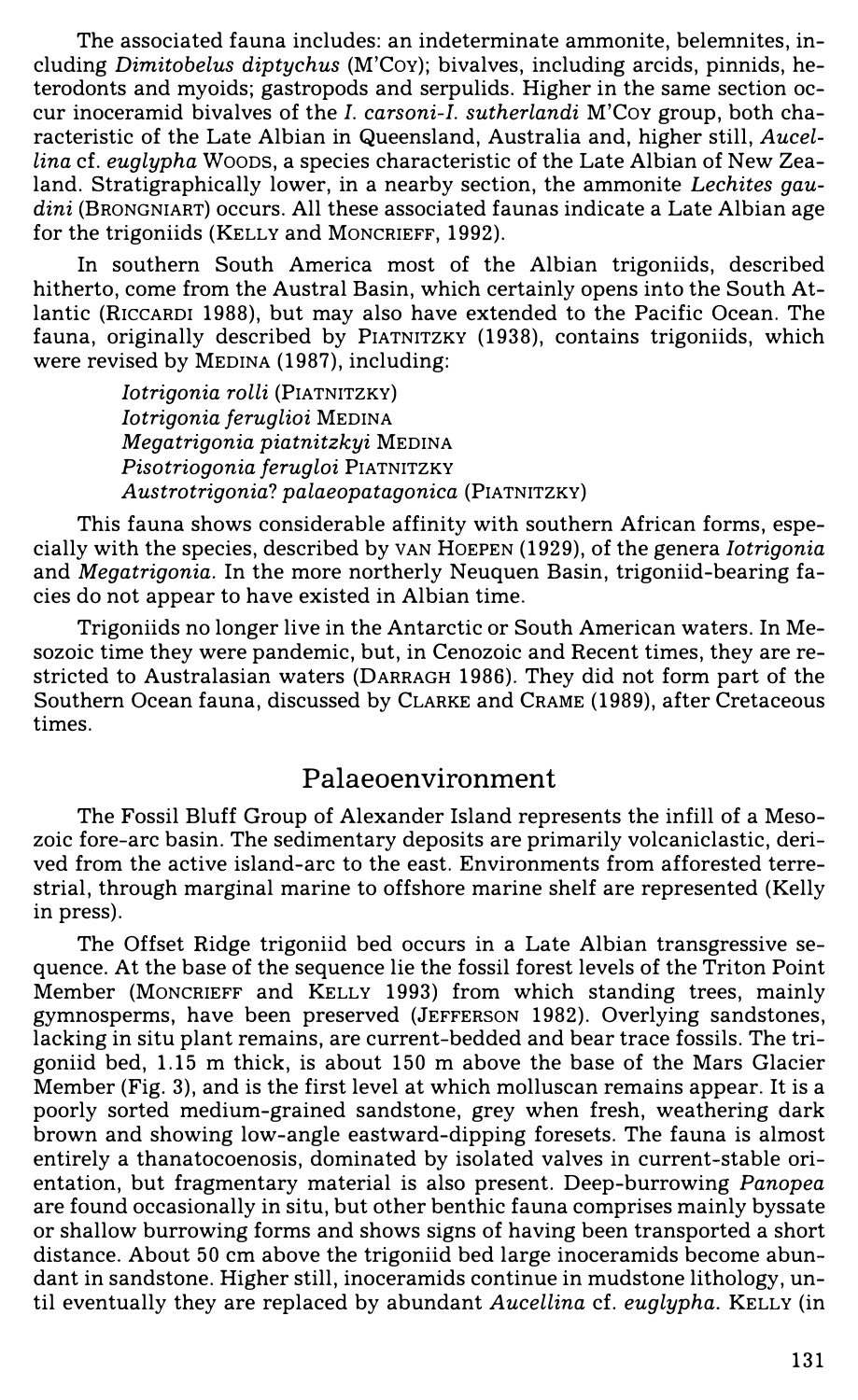press) used this biotic succession to show a sequence of deepening and quietening environments, demonstrating transgression, the trigoniids representing one of the shallowest marine biofacies.

# **Palaeobiogeography**

Cretaceous climates have been regarded by many palaeontologists as very equable (e.g. HALLAM 1985), and Crame (in press) recognised the Late Albian as the acme of the Cretaceous greenhouse state. However, there is growing evidence for limited polar ice. FRAKES & KRASSAY (1992) argued that Aptian dropstones in Queensland, Australia, indicated ice-rafting rather than transport by tree-roots or vegetation. Although similar exotic clasts were discovered in Aptian strata of the Fossil Bluff Group during the present study, I believe a treeroot dropstone origin is an adequate source. The palaeobiogeographic distribution of the trigoniids of the Mars Glacier Member (Fig. 5) shows strong austral



Fig. 2: Stratigraphy of the Fossil Bluff Group (after BUTTERWORTH et al. 1988 and MON-CRIEFF and KELLY 1993) Trigoniid occurrences are marked \*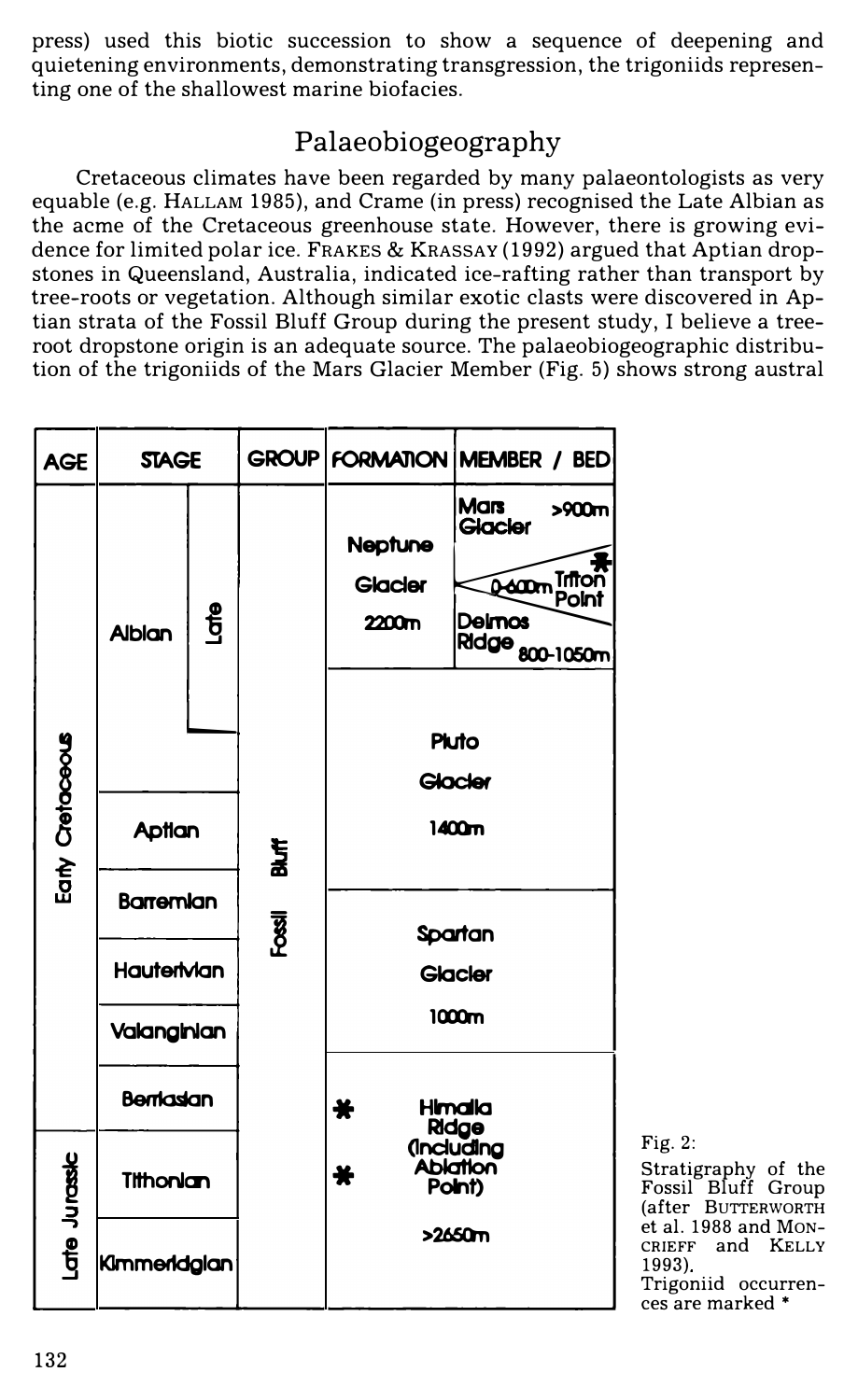provinciality. (cf. KAUFFMAN 1973). This pattern is also shown in other faunas, e.g. the dimitobelid belemnite faunas in Albian/Cenomanian time (DOYLE and HOWLETT 1989). *Dimitobelus,* although nektic, is not recorded in southern Africa or India, and is restricted to the southern borders of the Pacific Ocean.

*Noto trig on* i *a.* The first reliable appearance of *Nototrigonia* was in the Hauterivian/Barremian of Australia (SKWARKO 1963, 1981c, d), where it continued into the Late Cenomanian. In New Guinea it occurred with *Iotrigonia (Zaletrigonia)* (SKWARKO 1981b) and, although believed to be of late 'Neocomian' age, may even be latest Jurassic, but the stratigraphy of this occurence cannot be relied on. The subgenus *N. (Callitrigonia)* (Cox 1964) occurred in the Aptian and Albian of Australia. In New Zealand the Hauterivian/Barremian interval is not represented in marine strata and *Nototrigonia* s. s. did not appear there until Late Albian. However, the subgenus *Kupenga* appeared in latest Albian and Cenomanian (FLEMING 1987). The Alexander Island specimens indicate that by Late Albian time both *Nototrigonia* s. s. (Figs 4c, e) and *N. (Callitrigonia)*  (Fig. 4f) had reached Antarctica. Although the nototrigoniids *Sphenotrigonia*  and *Pleurotrigonia* are well known in southern Africa, unpublished records of *Nototrigonia* now exist (M.R. COOPER pers. comm. 1992). However, there are no records of the genus in South America, despite a large trigoniid literature.

*Es e la e v it rig on* i *a.* The first appearance of *Eselaevitrigonia* was in the Umia Group, *Trigonia* beds, of Kutch, India (Cox 1952), and is of undifferentiated 'Neocomian' age. A New Guinea occurence (SKWARKO 1981a) was described as probable Late Jurassic age, but is uncertain and a Neocomian age is not



Fig. 3:

Stratigraphic log of KG.4203, entirely within the Mars Glacier Member of the Neptune Glacier Formation. The trigoniid level is marked \*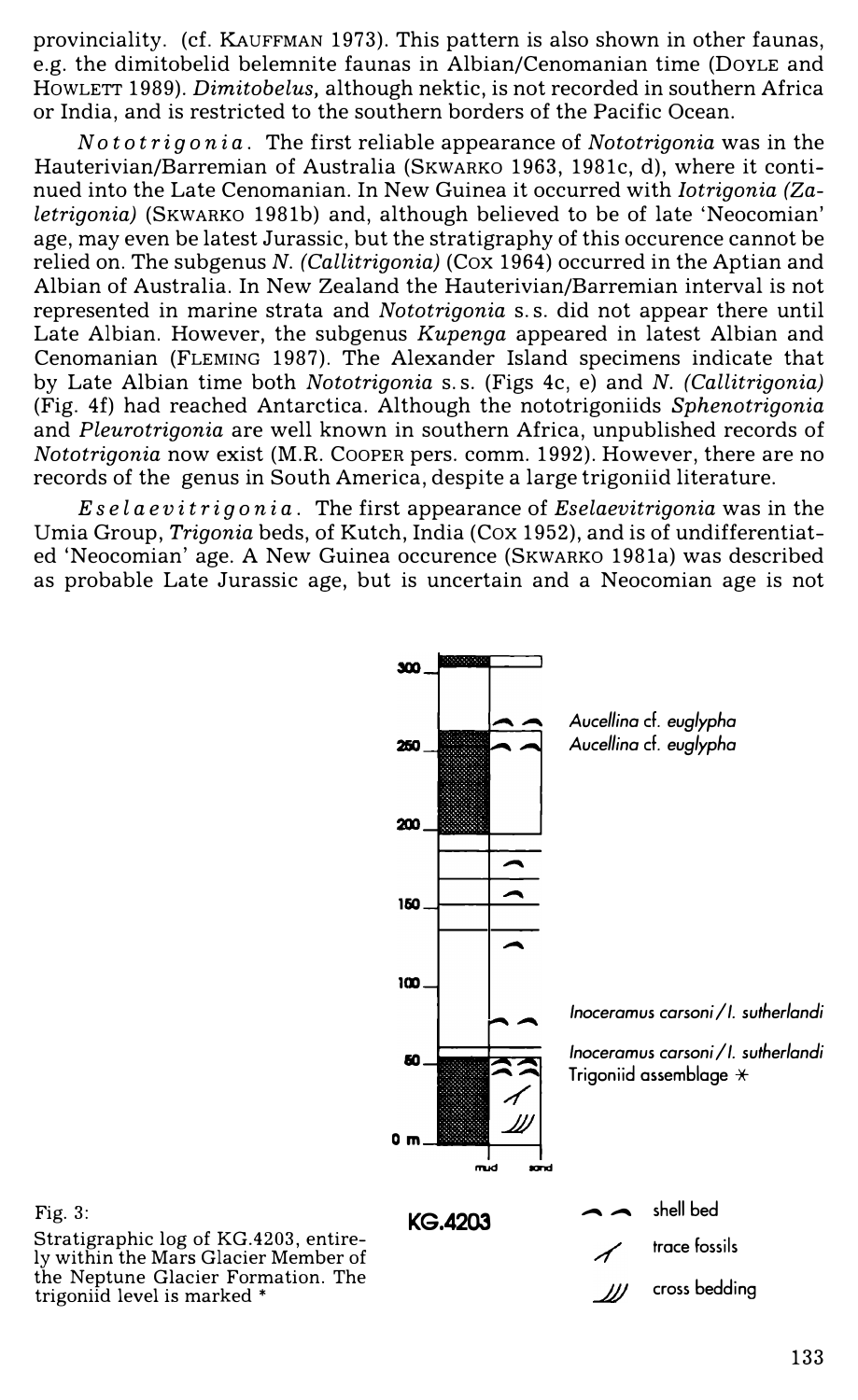precluded. Late Albian occurences are known from New Zealand (FLEMING 1987) and Alexander Island (Fig. 5b). Only in the Campanian and Maastrichtian did the genus reach Chile (PEREZ and REYES 1978) and the adjacent northern tip of the Antarctic Peninsula (James Ross Island) (MEDINA 1980; ZINSMEISTER and MACELLARI 1988). The pattern of this migration during the Cretaceous is a very regular progression from western India, via Australasia and West Antarctica, towards Chile. The slowness of this migration suggests that it is not just larval transport that is significant for the dispersal, but that it may have been gradual success in competition against other taxa which eventually made the migration possible.

*Paci trig on* i *a.* This occurence of *Pacitrigonia* (Fig. 5a) is important because it is, globally, the first appearance of the genus. There are no further records until the Campanian and Maastrichtian of Chile (PEREZ and REYES 1978) and New Zealand (FLEMING 1987) and the Campanian of New Caledonia (FRE-NEIX 1981) where the *P. hanetiana* (n'ORBIGNY) group appears as a characteristic element. Thus, in the Albian *Pacitrigonia* is endemic to Alexander Island while, by latest Cretaceous, it was endemic to the southern Pacific. It is important as an example of an invertebrate genus having a polar origin (CRAME 1986).

SKWARKO (1981d) indicated that *Pacitrigonia* was probably derived from *Nototrigonia* via, what was to be described later, as *Kupenga* (FLEMING 1987), in the Cenomanian of New Zealand. The evidence here is that *Nototrigonia* and *Pacitrigonia* already co-existed in the Late Albian. If *Pacitrigonia* is to be derived from *Nototrigonia*, then it must be from earlier stock than SKWARKO suggested.

*Pisotrigonia.* Although pterotrigoniids are cosmopolitan throughout the Cretaceous, having appeared in the Late Jurassic, *Pisotrigonia* is Gondwanic (COOPER 1989). *Pisotrogonia capricornia* (SKWARKO 1963) was first described



Fig. 4: The trigoniid fauna: a, *Pacitrigonia* sp. nov., KG.4203.173; b, *Eselaevitrigonia* aff. *meridiana* (Woons) KG.4203.227; c, *Nototrigonia (N.) ponticula* SKWARKO, KG.4203.175; d, *Pisotrigonia capricornia* SKWARKO, KG.4203.283; e, *Nototrigonia (N.) spedeni* FLEMING, KG.4203.157; f, *Nototrigonia (Callitrigonia)* sp. KG.4203.313; a-c, latex casts; d-f natural composite moulds; a, b, e,  $f \times 1.5$ ; c,  $e \times 1$ . Mars Glacier Member of the Neptune Glacier Formation, Offset Ridge, Alexander Island, Antarctica.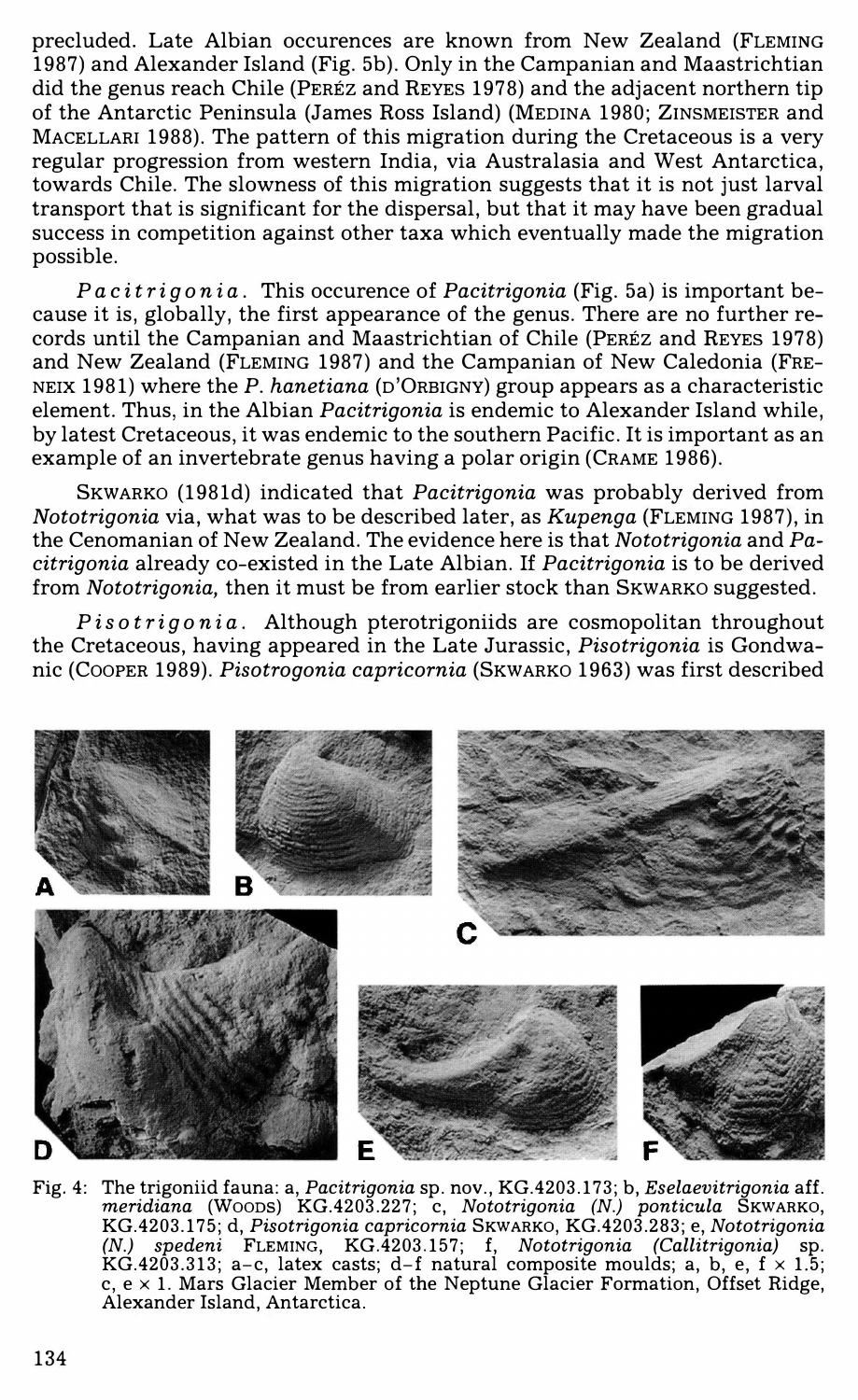from the late Neocomian to Aptian of the Northern Territory, Australia. It is possible that the Late Valanginian *P. kraussi* (KITCHIN) (COOPER 1991) may be the same taxon. *P. capricornia* is characterised by relativey few rows of coarsely tuberculate costae below the umbones. Generically the Alexander Island record (Fig. 5d) is not of great significance, however, the specific identity relates it to Australia and similar forms are not recorded from South America.

### **Larval development**

The prodissoconch of trigoniids such as *Neotrigonia* is approximately 0.2-0.3 mm in length (from figures of DARRAGH 1986). This is within the  $0.2-0.6$  mm range given for the prodissoconch II in planktotrophic larvae, but spans the upper limit, 0.135-0.230 mm, for prodissoconch I in nonplanktotropic



Fig. 5: Trigoniid palaeobiogeographic distributions: a, *Nototrigonia;* b, *Eselaevitrigonia;*  c, *Pacitrigonia;* d, *Pisotrigonia capricornia* (SKWARKO) (After author's data, Cox 1952, FLEMING 1987, FRENEIX 1981, MEDINA 1980, PEREZ and REYES 1978, SKWARKO 1981a-d, and ZINSMEISTER and MACELLARI 1988). Map based on Cambridge Paleomap Services (1992), azimuthal equal area (LAMBERT) projection for 105 ma, courtesy of A. G. SMITH.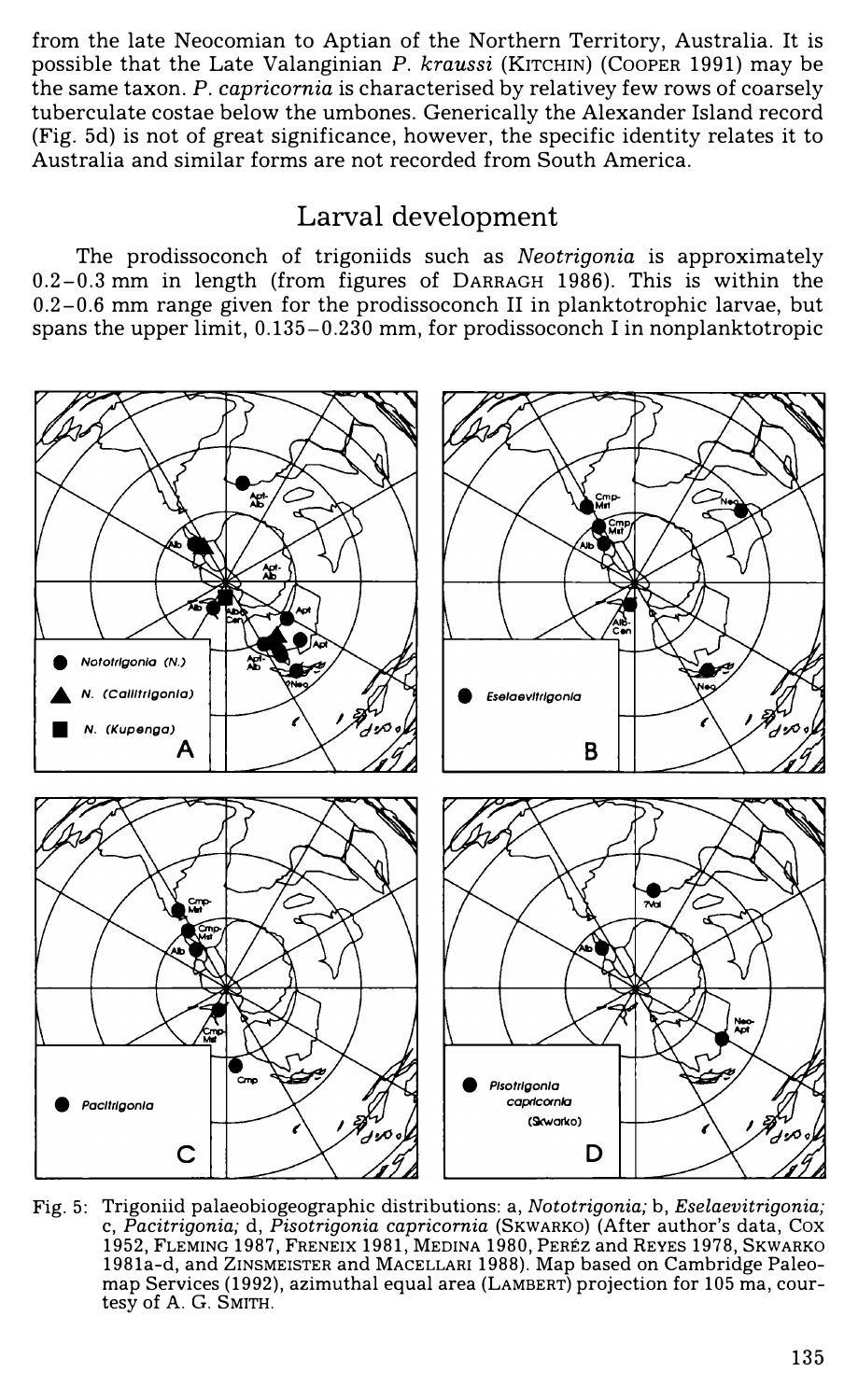larvae. The predominance of planktotrophy in shallow marine benthos suggests that the trigoniids may be planktotrophic and, therefore, are capable, of considerable dispersal through oceanic circulation (JABLONSKI and LUTZ 1983). Such larvae my survive 6 months in the tropics, but only  $2-6$  weeks in temperate water. Trigoniid larvae will only develop into adults if they reach a sufficiently shallow-water environment.

### **Constraints on faunal movement**

The theoretical mid-Cretaceous oceanic circulation model of BARRON and PETERSON (1990) is modified here, mainly by moving southward the Subtropical Convergence, after discussion with W HAY for the Albian (Fig. 6). They proposed a broadly anti-clockwise gyre for the South Pacific. Along the south coast of the Pacific, from Australasia to the coast of West Antarctica, the main surface current would have been easterly, with minor clockwise gyres in the embayments. This current explains the great similarity of the Alexander Island and Australasian faunas.

The tectonic history in the Scotia Arc area is complex (BARKER, DALZIEL and STORY 1991), but the barriers between the southeast Pacific Ocean and the South Atlantic started to subside during the late Early Cretaceous (e.g. CEPEK et al. 1985). However, deep-water circulation probably did not commence until 23 Ma (BARKER and BURRELL 1977), although CEPEK et al. (1985) favoured an earlier date of 80-65 Ma. The contrasting benthic fauna between the Austral Basin and that of Alexander Island suggest that shallow marine breakthrough did not exist during this part of the Albian. Although, had the Drake Passage been breached already, it is possible that there was a strong faunal gradient between the areas without overlap of taxa.



#### Fig. 6:

Reconstruction of<br>southern hemisouthern sphere during the late Early Cretaceous (Albian), as in Figure 5. Approximate areas stippled. Oceanic surfacecurrents modified from BARRON and PETERSON **(1990).** 

\* = Alexander Island;  $N = Neu$ quen Basin;  $A =$ Austral Basin.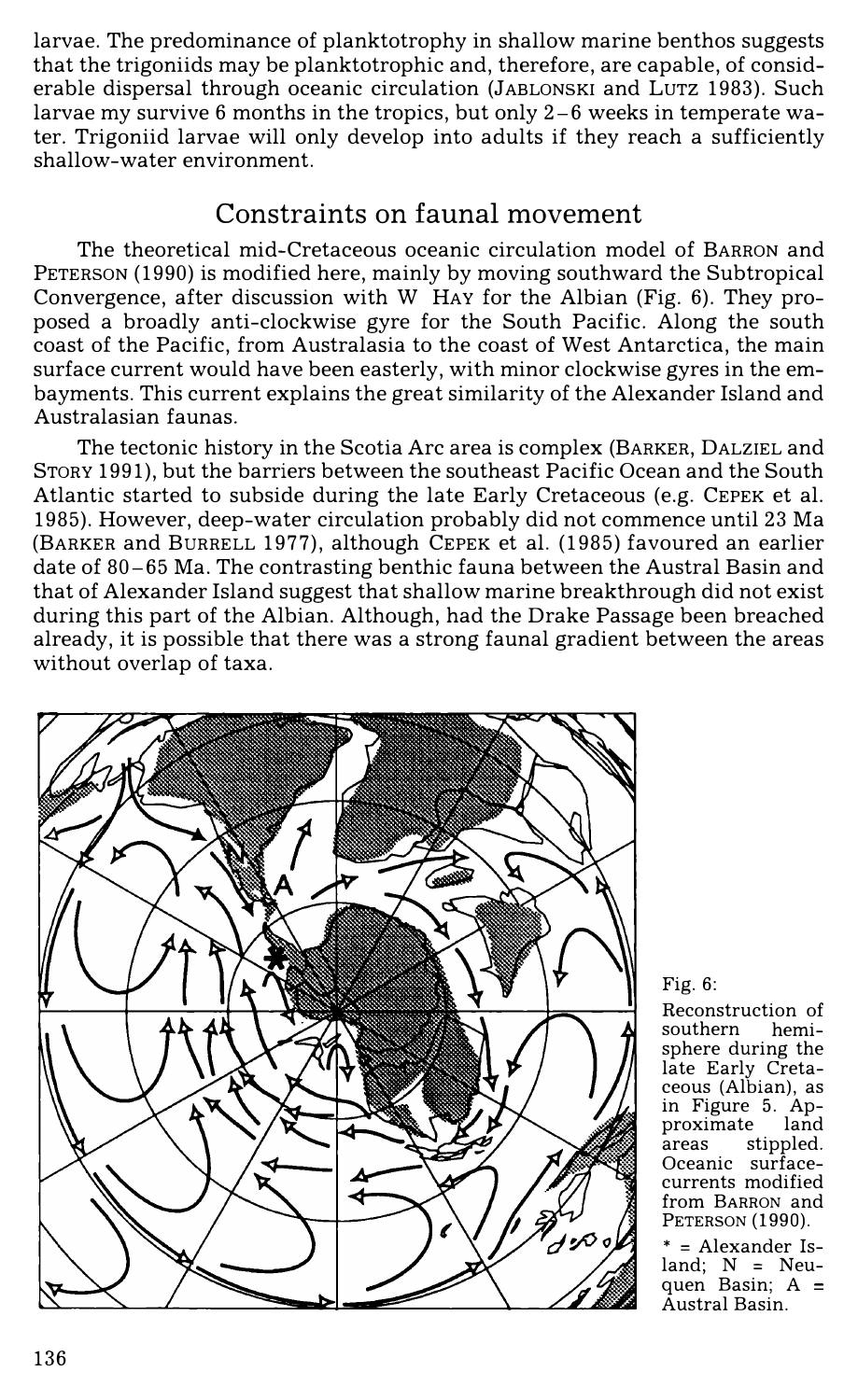If the South American Austral basin was open to the Pacific, then it is likely that Alexander Island forms could have reached there by current transport. However, ZINSMEISTER (1982) believed that there was an Equatorial Counter Current reaching the South American coast before being deflected southwards close to the coast. The model of BARRON and PETERSON did not show an Equatorial Counter Current, and the origin of the South American coastal current may be related to currents in the Central American region which was flooded in mid-Cretaceous time. If there was a warm coastal current moving south (a continuation of the current moving along the northern part of the South American coast), it may have deflected the cold northward current away from the shore and thus denied the trigoniid larvae access to the shallow water environment that they needed to develop.

The similarity of Late Cretaceous trigoniids in Campanian-Maastrichtian of James Ross Island and the Austral Basin is because both are situated in comparable positions in the back-arc basin of the Antarctic Peninsula/Andean volcanic arc.

# Conclusions

The Albian trigoniid faunas of Alexander Island, dominated by nototrigoniids, and Australasia contain elements in common, which contrast to those of the Austral Basin of South America in which *Nototrigonia* is absent. The South American fauna, including *Iotrigonia* and *Megatrigonia,* is closer to that of South Africa. Whilst latitudinal contral may have been significant, the physical barrier of the Antarctic Peninsula/ Andean volcanic arc may have prevented faunal mixing between the fore-arc and back-arc regions. However, if the Austral Basin of South America was open to the Pacific, perhaps a warm southward moving coastal current was preventing the access for the larvae in the cold Pacific current, coming from the Antarctic, to the shallow marine conditions in which they could reach maturity. The larvae died off before they found a suitable substrate on which to develop.

#### Acknowledgements

I thank: M. HIGNALL (formerly BAS) for assistance in the field in Antarctica; H. J. CAMPBELL, I. G. SPEDEN and G. STEVENS (DSIR Geology and Geophysics, Lower Hutt, New Zealand) and D. STRUZ (Bureau of Mineral Resources, Canberra, Australia) for access to palaeontological collections; A. G. SMITH (University of Cambridge) for the 'Atlas' Albian reconstruction (Figs 5-6); C. GILBERT (BAS) for the photographs; J. A. CRAME, D. CANTRILL, D. I. M. MACDONALD (BAS), M. R. COOPER (University of Durban-Westville), and W.W. HAY (GEOMAR, Kiel) for valuable comments on early draft typescripts.

# References

- BARKER, P. F. and BURRELL, J. 1977. The opening of the Drake Passage. Marine Geology 25: **15-34.**
	- , DALZIEL, I. W. D. and STOREY, B. C. 1991. Tectonic development of the Scotia Arc region. In: TINGEY, R. J. (ed.) The Geology of Antarctica. Oxford Monographs on Geology and Geophysics 17: **215-248.**
- BARRON, E. J. and PETERSON, W. H. 1990. Mid-Cretaceous ocean circulation: results from model sensitivity studies. Paleoceanography **5(3): 319-337**
- BuTTERWORTH, P. J., CRAME, J. A. HowLETT, P. J. and MAcDoNALD, D. I. M. **1988.** Lithostratigraphy of Upper Jurassic-Lower Cretaceous strata of eastern Alexander Island, Antarctica. Cretaceous Research 9: **249-264.**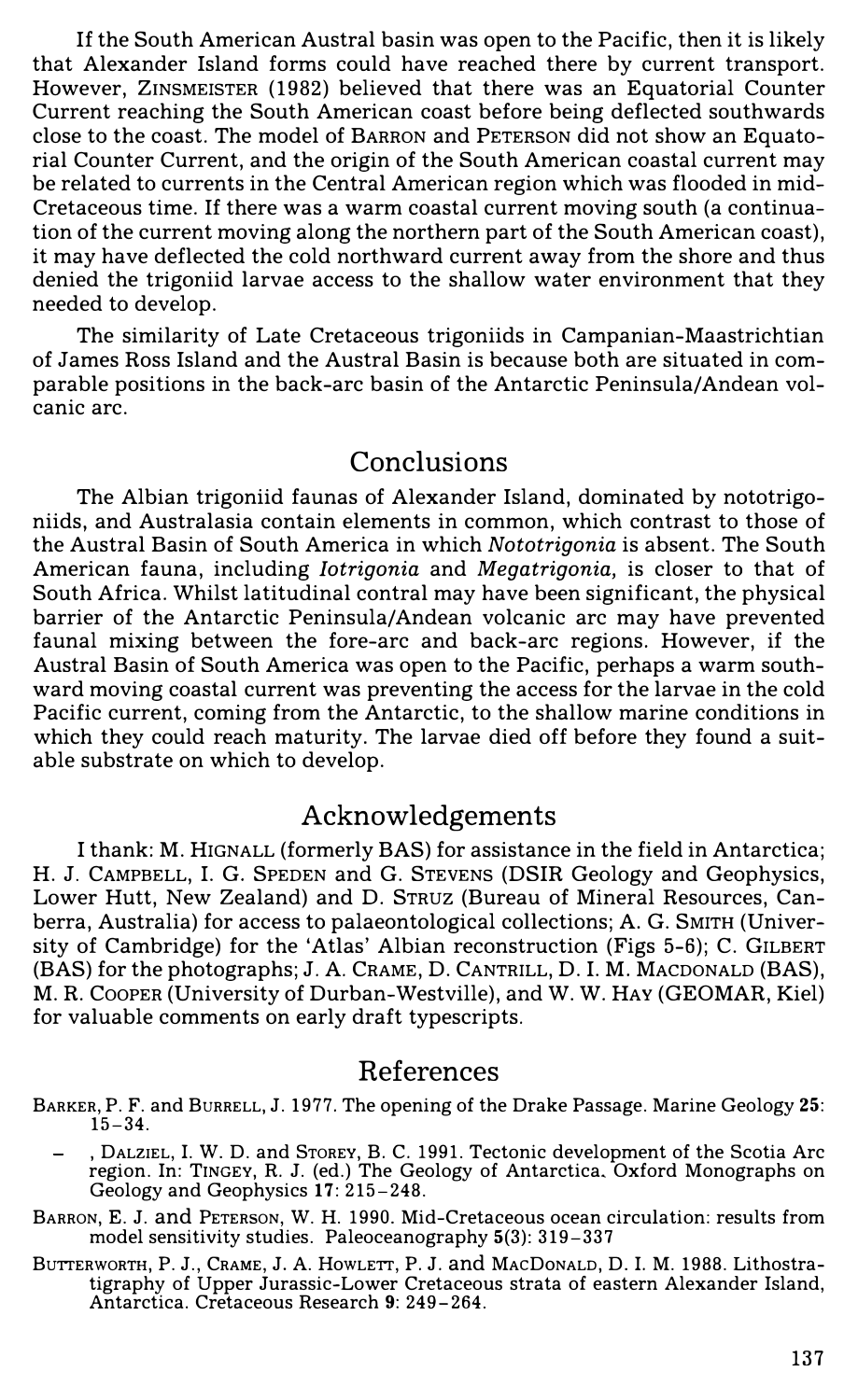- CAMBRIDGE PALEOMAP SERVICES. **1992.** Atlas, Version **3.** A mapping and Global reconstruction system for the personal computer. Cambridge: Cambridge Paleomap Services Ltd.
- CEPEK, P., KbTHE, A., WEISS, W. and WoLFART, **R. 1985.** Paleogeographic evolution of the Atlantic Ocean during the Late Cretaceous. Geologisches Jahrbuch Reihe B 62: **1-89**
- CLARKE, A. and CRAME, J. A. **1989.** The origin of the Southern Ocean marine fauna. In: CRAME, J. A. (ed.) Origins and evolution of the Antarctic Biota. Geological Society Special Publication No. **47: 253-268.**
- CooPER, M. R. **1989.** The Gondwanic bivalve *Pisotrigonia* (Family Trigoniidae) with description of a new species. Palaontologische Zeitschrift, **63: 241-250.**

**, 1991.** Lower Cretaceous Trigonioida (Mollusca, Bivalvia) from the Algoa Basin, with a revised classification of the order. Annals of the South Africa Museum **100(1): 1-52.** 

Cox, L. **R. 1952.** The Jurassic fauna of Cutch (Kachh)). No. **3,** families Pectinidae, Amusiidae, Plicatulidae, Limidae, Ostreidae and Trigoniidae (Supplement). Memoirs of the Geological Survey of India. Palaeontologia Indica Series **9, 3(4): 1-128, 12** pls.

**, 1964.** New genera and subgenera of Trigoniidae from Australia and Madagascar. Proceedings of the Malacological Society of London **36(1): 49-53, 1** pl.

CRAME, J. A. **1986.** Polar origins of marine invertebrate faunas. Palaios **1: 616-617.** 

In press. Late Cretaceous palaeoenvironments and biotas: an Antarctic perspective. Antarctic Science.

- DARRAGH, T. A. **1986.** The Cainozoic Trigoniidae of Australia. Alcheringa **10: 1-34.**
- DOYLE, P. and HOWLETT, P. **1989.** Antarctic belemnite biogeography and the break-up of Gondwana. In: CRAME, J. A. (ed.) Origins and evolution of the Antarctic biota. Geological Society of London Special Publication **47: 167-182.**
- FLEMING, C. A. **1987.** New Zealand Mesozoic bivalves of the Superfamily Trigoniacea. New Zealand Geological Survey, Palaeontological Bulletin **53: 1-104, 11** pls.
- FRAKES, L. A. **1979.** Climates throughout geologic time. Amsterdam, Oxford, New York: Elsevier. **310** pp.

and KRASSAY, A. A. **1992.** Discovery of probable ice-rafting in the Late Mesozoic of the Northern Territory and Queensland. Australian Journal of Earth Sciences **39: 115-119.**

- FRENEIX, S. **1981.** Faunes de bivalves du Senonien de Nouvelle Caledonie. Analyse paleobiogéographique, biostratigraphique, paléoécologique. Annales de Paléontologie (Invertebres) **67: 13-32.**
- HALLAM, A. **1985.** A review of Mesozoic climates. Quarterly Journal of the Geological Society **142, 433-455.**
- JABLONSKI, D. and LuTZ, **R.** A. **1983.** Larval ecology of marine benthic invertebrates: paleobiological implications. Biological Reviews, **58: 21-89.**
- JEFFERSON, T. H. **1982.** The fossil forests from the Lower Cretaceous of Alexander Island, Antarctica. Palaeontology **25(4): 681-708.**
- KAUFFMAN, **E.** G. **1973.** Cretaceous Bivalvia. In: HALLAM, A. (ed.) Atlas of palaeobiogeography. Amsterdam, London, New York: Elsevier. **353-383.**
- KELLY, S. **R.** A. **1993.** Biofacies and biostratigraphic constraints on regression in the uppermost Fossil Bluff Group (Aptian-Albian), Alexander Island, Antarctica. In R.H. FINDLAY, et al., (eds), Gondwana **8: 427-437.** Rotterdam: Balkema.
	- , In prep. New trigoniid bivalves from the Late Jurassic and Early Cretaceous of the Antarctic Peninsula region and their Austral significance. Journal of Paleontology. and MONCRIEFF, A. C. M. **1992.** Marine molluscan constraints on the age of Creta-

ceous fossil forests of Alexander Island, Antarctica. Geological Magazine, **129: 771-778.** 

MEDINA, F.A. **1980.** Revision y origen de las trigonias del grupo de Islas James Ross. Contribuci6n del Instituto Antartico Argentina **247: 108-126, 3** pls.

, Megatrigoniinae del Albiano del; Lago Cardiel, Provincia de Santa Cruz y *Trigonia hyriiformis* WILCKENS del Cretacico Antartico (Bivalvia). Contribuci6n del Instituto Antartico Argentina **356: 1-19.**